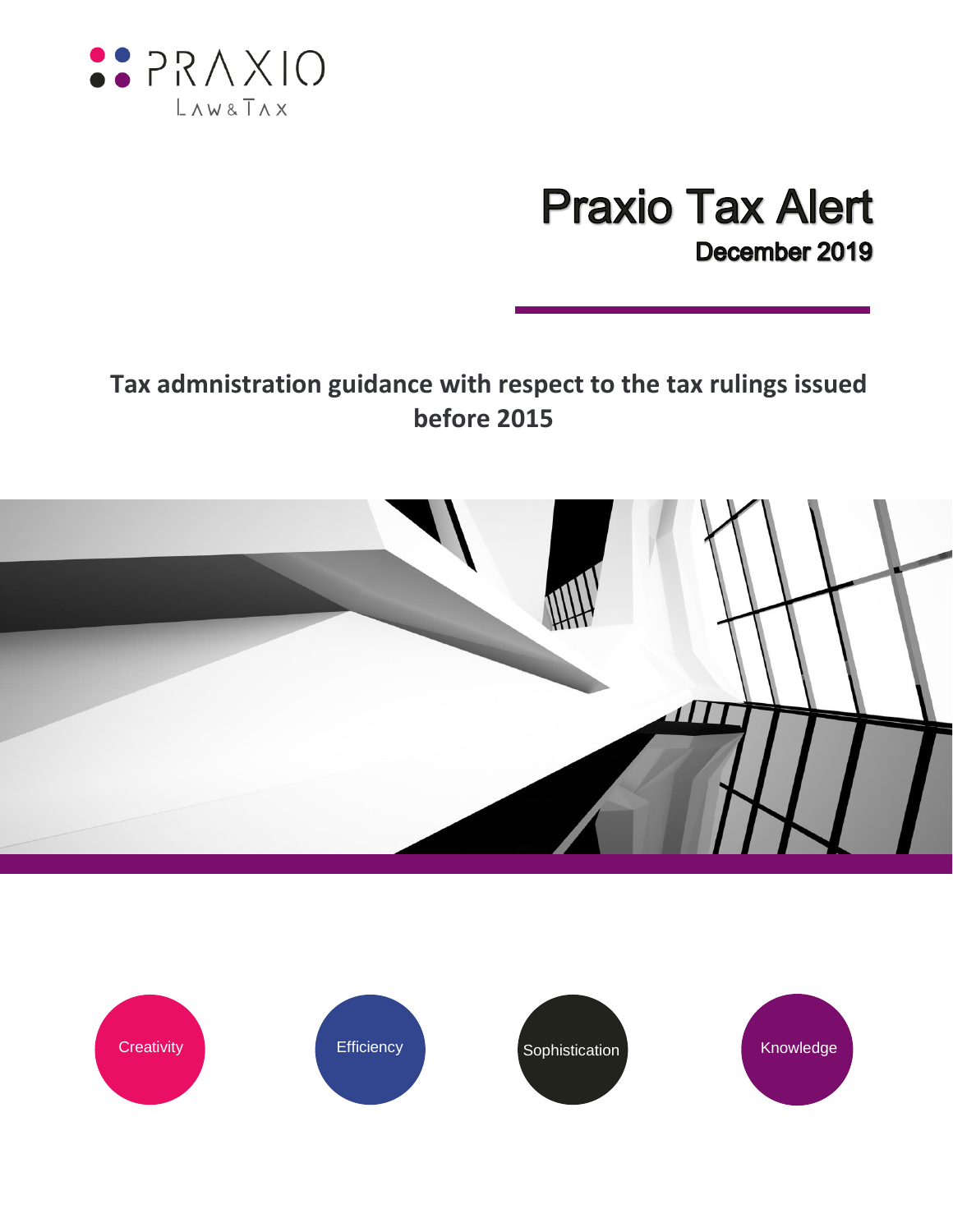

On 14 October 2019, the Luxembourg government issued the 2020 draft budget law [\(bill 7500](https://www.chd.lu/wps/portal/public/Accueil/TravailALaChambre/Recherche/RoleDesAffaires/!ut/p/z1/ldDBDoIwDAbgZ-EJVjoYchwgzcBo2LKBuxhOhETRg_H5NcSDekDtrcn3_2nKPOuYn_rbOPTX8Tz1x8e-9-KAUDpXIkltEUFS7IxWgkMdsnYG8DYSMo0ZB6AdMv9__rXpt_wC8Mv1LfMzKbBwWkUIqzxFUNRs6jyMgQz_BJQ0EWC1rhJrtpxS8QRLP_h2xeVkbQejGmQQ3AFRPgV6/), "**the Bill**"). The main proposed tax measure concerns existing tax rulings (i.e., Advance Tax Agreements ("**ATA**") and Advance Pricing Agreements ("**APA**")) issued by the Luxembourg Tax Authorities ("**LTA**") before 1 January 2015. According to the Bill, the ATAs and APAs would cease to be binding on the tax authorities as from 1 January 2020. By anticipation, on 3 December 2019, the LTA issued further guidance with regard to the operational aspects for the expiring ATA and APA.

### **Background:**

With effect from 1 January 2005, Luxembourg put in place a legislative and regulatory framework for ATAs/APAs. The process was only based on administrative practice until 2015 (the Act of 19 December 2014 introduced §29a into the General Tax Act of 22 May 1931 complemented by a Grand Ducal Regulation of 23 December 2014 ). As from 2015, any tax ruling granted is be valid for a maximum period of five years.

The Bill proposes the introduction of a new provision in domestic law, which provides that tax rulings issued prior to 1 January 2015, which in most cases do not indicate an end date, will expire by operation of law at the end of tax year 2019.

#### **LTA Guidelines:**

In order to ensure legal certainty and a smooth transition for companies having their ATA/APA ending by end 2019 the LTA issued additional [guidance](https://impotsdirects.public.lu/fr/archive/newsletter/2019/nl03122019.html) (only available in French).

The LTA is making considerable effort to tackle the transition, by instauring notably a hotline handled by the Secrétariat de la Commission des decisions anticipées ("**CDA**") reachable at [seccda@co.etat.lu](mailto:seccda@co.etat.lu) or (+352) 247-52134. The aim of this service is to cover operational questions that can be raised by taxpayers and that are not already covered in the guidance.

The LTA further indicates that:

- Taxpayers have the possibily to file an ATA or APA for operations that "have not yet produced their full legal effects" pursuant to the new procedure provided by §29a of the General Tax Law.
- ATAs expiring by end 2019 for taxpayers having divergent financial years, the same rules as for 2019 applies for tax year 2020.
- The request must contain all the required information, and a mandatory form must be attached to the application (such form can be obtain upon request to the CDA) as a well as a sworn statement on the accuracy of backgroung facts.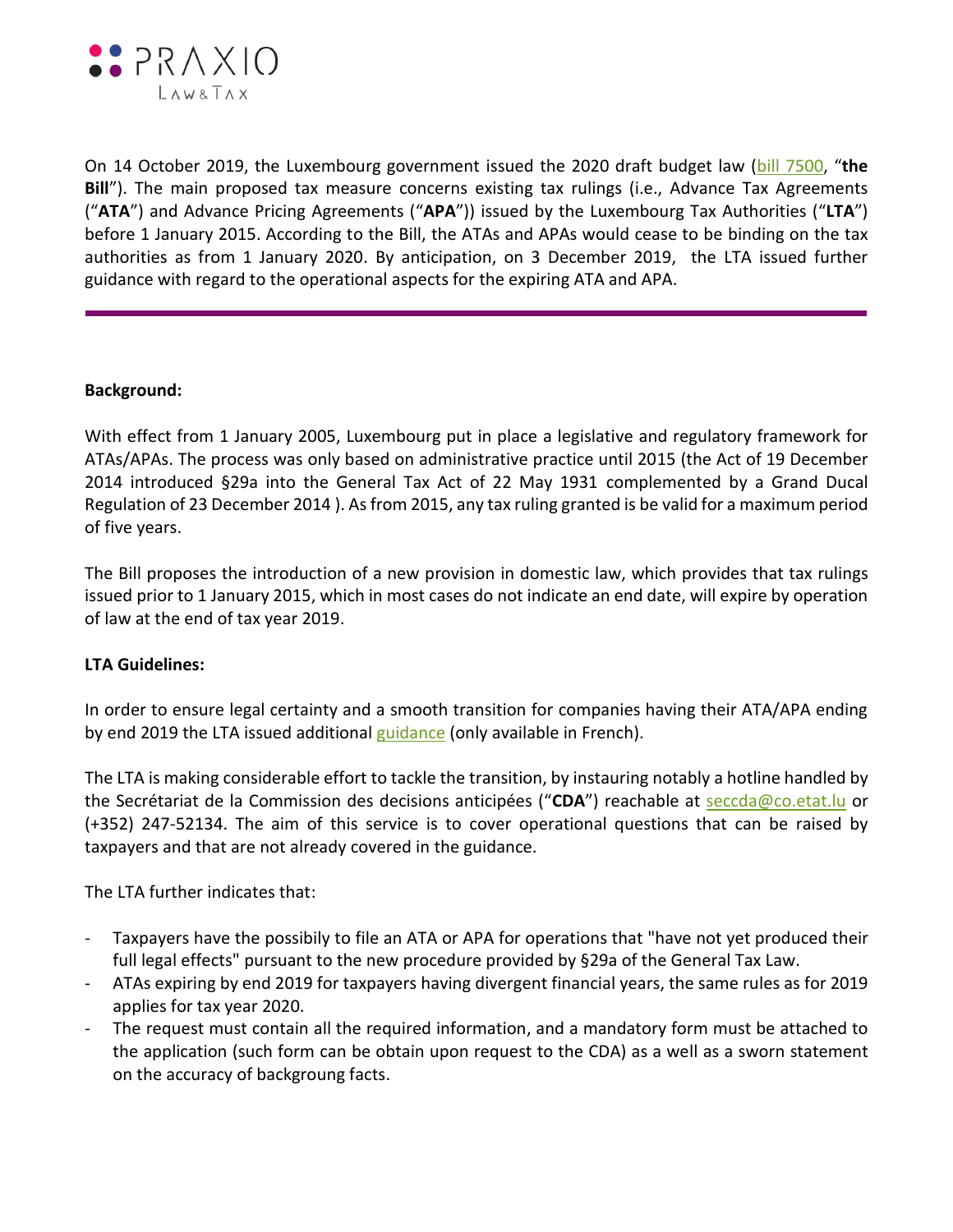

The LTA further highlighted the fact that for ATA/APA covering a cross-border operation, the filing of "Standard form for the international exchange of information on advance cross-border rulings and advance princing agreements" Form n°777 E, is mandatory.

Finally it should be noted that, the Bill still needs to go through the legislative process and is thus subject to amendment.